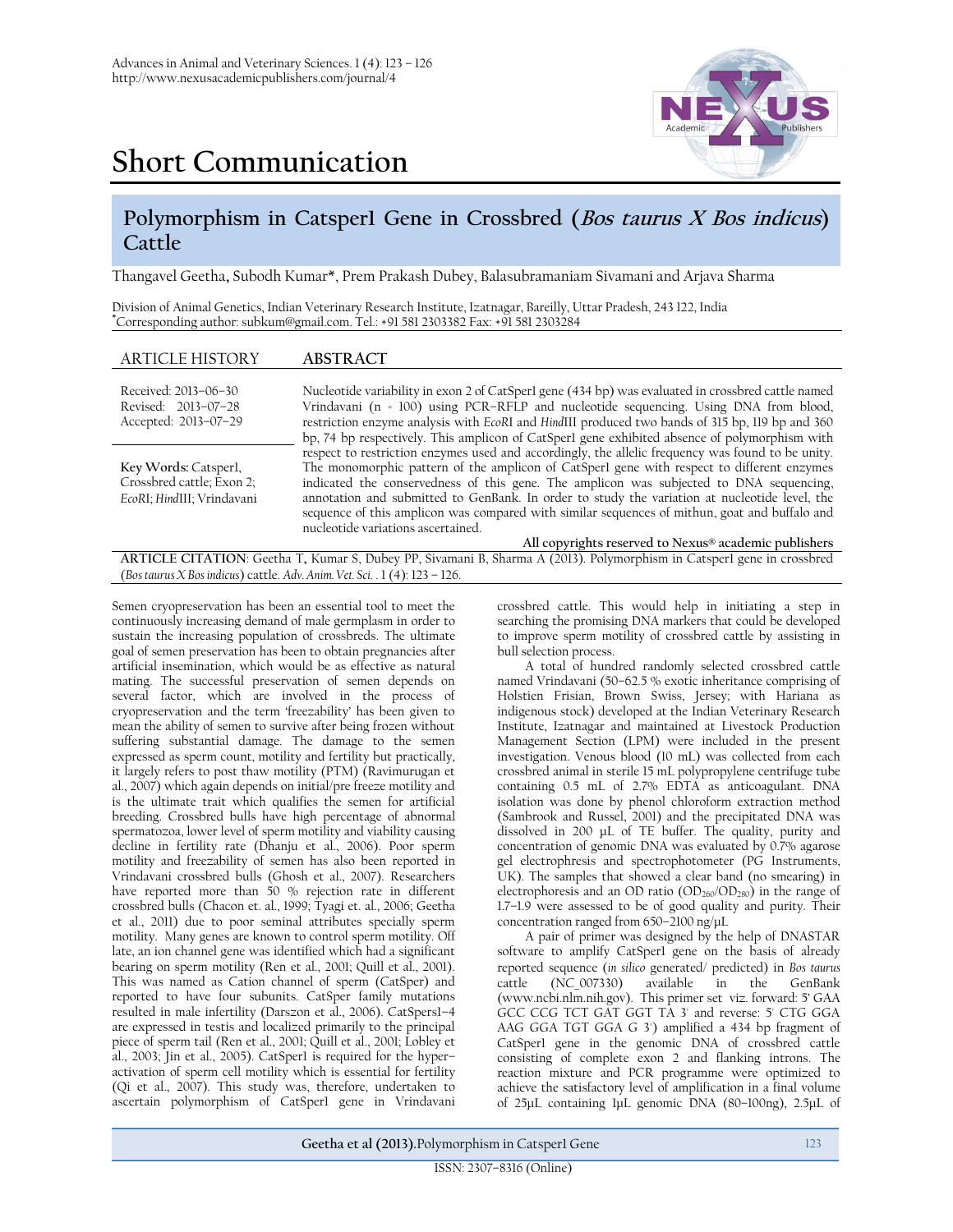AA

AA

AA

M

Ü

bp







**Figure 2**: CatSper1 RFLP–434bp amplicon digestion with *Hind* III; U= Undigested product; M= 50bp Marker ;AA= *Hind* III Genotype

|         |            |           |  |  |      |  |           |  |  |                 |     |  |  |      |  |             |          |                                                                                                                                                                                                                                                                                                                                                                                                                              |  |      |     |  |  |   |                  |  |  |                                                   | GAAGCCCCGTCTGATGGTTAGGTGATTAGGCGAGACAGGTTATCCAGGAAGGGCTCTTTT |     | Majority                                                                                                                      |
|---------|------------|-----------|--|--|------|--|-----------|--|--|-----------------|-----|--|--|------|--|-------------|----------|------------------------------------------------------------------------------------------------------------------------------------------------------------------------------------------------------------------------------------------------------------------------------------------------------------------------------------------------------------------------------------------------------------------------------|--|------|-----|--|--|---|------------------|--|--|---------------------------------------------------|--------------------------------------------------------------|-----|-------------------------------------------------------------------------------------------------------------------------------|
|         |            |           |  |  | 3.0  |  |           |  |  | 20 <sup>o</sup> |     |  |  | 30   |  |             |          |                                                                                                                                                                                                                                                                                                                                                                                                                              |  |      |     |  |  |   | 5.0              |  |  |                                                   |                                                              |     |                                                                                                                               |
|         |            |           |  |  |      |  |           |  |  |                 |     |  |  |      |  |             |          | .                                                                                                                                                                                                                                                                                                                                                                                                                            |  |      |     |  |  | . |                  |  |  |                                                   |                                                              |     | ampl-crossbred cattle                                                                                                         |
|         |            |           |  |  |      |  |           |  |  |                 |     |  |  |      |  |             |          |                                                                                                                                                                                                                                                                                                                                                                                                                              |  |      |     |  |  |   |                  |  |  |                                                   |                                                              |     | camp 1 - metros contrit 1 e<br>nmp 1 - mi thum                                                                                |
|         |            |           |  |  |      |  |           |  |  |                 |     |  |  |      |  |             |          |                                                                                                                                                                                                                                                                                                                                                                                                                              |  |      |     |  |  |   |                  |  |  |                                                   |                                                              |     | $mm1 - burst$ falo                                                                                                            |
|         |            |           |  |  |      |  |           |  |  |                 |     |  |  |      |  |             |          |                                                                                                                                                                                                                                                                                                                                                                                                                              |  |      |     |  |  |   |                  |  |  |                                                   |                                                              |     | $mm1 - cm n t$                                                                                                                |
|         |            |           |  |  |      |  |           |  |  |                 |     |  |  |      |  |             |          |                                                                                                                                                                                                                                                                                                                                                                                                                              |  |      |     |  |  |   |                  |  |  |                                                   |                                                              |     |                                                                                                                               |
|         | GGGCCCATGT |           |  |  |      |  | GTTAAGCTT |  |  |                 | C T |  |  |      |  | CATTCCAGGGT |          |                                                                                                                                                                                                                                                                                                                                                                                                                              |  |      |     |  |  |   |                  |  |  | T C C C A G C A T A G T C T C A G A T C A A T C T |                                                              |     | Majority                                                                                                                      |
|         |            |           |  |  | 20   |  |           |  |  | 80              |     |  |  |      |  |             |          |                                                                                                                                                                                                                                                                                                                                                                                                                              |  | 100  |     |  |  |   | 1.1 <sub>0</sub> |  |  |                                                   |                                                              | 120 |                                                                                                                               |
|         |            |           |  |  |      |  |           |  |  |                 |     |  |  |      |  |             |          | $\mathbf{A} = \mathbf{A} + \mathbf{A} + \mathbf{A} + \mathbf{A} + \mathbf{A} + \mathbf{A} + \mathbf{A} + \mathbf{A} + \mathbf{A} + \mathbf{A} + \mathbf{A} + \mathbf{A} + \mathbf{A} + \mathbf{A} + \mathbf{A} + \mathbf{A} + \mathbf{A} + \mathbf{A} + \mathbf{A} + \mathbf{A} + \mathbf{A} + \mathbf{A} + \mathbf{A} + \mathbf{A} + \mathbf{A} + \mathbf{A} + \mathbf{A} + \mathbf{A} + \mathbf{A} + \mathbf{A} + \mathbf$ |  |      |     |  |  |   |                  |  |  |                                                   |                                                              |     | ampl-crossbred cattle                                                                                                         |
|         |            |           |  |  |      |  |           |  |  |                 |     |  |  |      |  |             |          |                                                                                                                                                                                                                                                                                                                                                                                                                              |  |      |     |  |  |   |                  |  |  |                                                   |                                                              |     | $mmp1-mnln1$ $c m t, t, 1, m$                                                                                                 |
|         |            |           |  |  |      |  |           |  |  |                 |     |  |  |      |  |             |          |                                                                                                                                                                                                                                                                                                                                                                                                                              |  |      |     |  |  |   |                  |  |  |                                                   |                                                              |     | ampl-mithun                                                                                                                   |
| 65 X    |            |           |  |  |      |  |           |  |  |                 |     |  |  |      |  |             |          |                                                                                                                                                                                                                                                                                                                                                                                                                              |  |      |     |  |  |   |                  |  |  |                                                   |                                                              |     | $m n 1 - b u f f n 1 o$                                                                                                       |
|         |            |           |  |  |      |  |           |  |  |                 |     |  |  |      |  |             |          |                                                                                                                                                                                                                                                                                                                                                                                                                              |  |      |     |  |  |   |                  |  |  |                                                   |                                                              |     | $mmin1. - cm = m$                                                                                                             |
|         |            |           |  |  |      |  |           |  |  |                 |     |  |  |      |  |             |          |                                                                                                                                                                                                                                                                                                                                                                                                                              |  |      |     |  |  |   |                  |  |  |                                                   |                                                              |     |                                                                                                                               |
|         |            |           |  |  |      |  |           |  |  |                 |     |  |  |      |  |             |          |                                                                                                                                                                                                                                                                                                                                                                                                                              |  |      |     |  |  |   |                  |  |  |                                                   | CCATOTCTGCAAAGGCTCAAAATGAAGCAGACACTGACAACTCAGATGTGTTGTCTCACC |     | Majority                                                                                                                      |
|         |            |           |  |  | 1.30 |  |           |  |  | 1.40            |     |  |  | 1.50 |  |             |          |                                                                                                                                                                                                                                                                                                                                                                                                                              |  | 3.60 |     |  |  |   | 1.70             |  |  |                                                   |                                                              | 100 |                                                                                                                               |
| 121     |            |           |  |  |      |  |           |  |  |                 |     |  |  |      |  |             |          | A 1990 THAT A 1990 THE REPORT OF THE REPORT OF THE REPORT OF THE REPORT OF THE REPORT OF THE REPORT OF THE REPORT OF THE REPORT OF THE REPORT OF THE REPORT OF THE REPORT OF THE REPORT OF THE REPORT OF THE REPORT OF THE REP                                                                                                                                                                                               |  |      |     |  |  |   |                  |  |  |                                                   |                                                              |     | ampl-crossbred cattle                                                                                                         |
| 1.2.1   |            |           |  |  |      |  |           |  |  |                 |     |  |  |      |  |             |          |                                                                                                                                                                                                                                                                                                                                                                                                                              |  |      |     |  |  |   |                  |  |  |                                                   |                                                              |     | ampl-schu cattle                                                                                                              |
| 1.23.1  |            |           |  |  |      |  |           |  |  |                 |     |  |  |      |  |             |          |                                                                                                                                                                                                                                                                                                                                                                                                                              |  |      |     |  |  |   |                  |  |  |                                                   |                                                              |     | $a$ mp $1 - m$ i, Chain,                                                                                                      |
| 121     |            | $\lambda$ |  |  |      |  |           |  |  |                 |     |  |  |      |  |             |          |                                                                                                                                                                                                                                                                                                                                                                                                                              |  |      |     |  |  |   |                  |  |  |                                                   |                                                              |     | smpl-buffalo                                                                                                                  |
| 1.23.1  |            |           |  |  |      |  |           |  |  |                 |     |  |  |      |  |             |          |                                                                                                                                                                                                                                                                                                                                                                                                                              |  |      |     |  |  |   |                  |  |  |                                                   |                                                              |     | $mm1-cm0$                                                                                                                     |
|         |            |           |  |  |      |  |           |  |  |                 |     |  |  |      |  |             |          |                                                                                                                                                                                                                                                                                                                                                                                                                              |  |      |     |  |  |   |                  |  |  |                                                   |                                                              |     | C TA G C T C A T C A A C C C C A T A C C A T A G G C C C C C C G C G G T G G A G T T C A C C A C C A T C A C C A A G Manority |
|         |            |           |  |  |      |  |           |  |  |                 |     |  |  |      |  |             |          |                                                                                                                                                                                                                                                                                                                                                                                                                              |  |      |     |  |  |   |                  |  |  |                                                   |                                                              |     |                                                                                                                               |
|         |            |           |  |  | 190  |  |           |  |  | 200             |     |  |  | 210  |  |             |          |                                                                                                                                                                                                                                                                                                                                                                                                                              |  |      | 220 |  |  |   | 230              |  |  |                                                   |                                                              | 240 |                                                                                                                               |
| 181     |            |           |  |  |      |  |           |  |  |                 |     |  |  |      |  |             |          |                                                                                                                                                                                                                                                                                                                                                                                                                              |  |      |     |  |  |   |                  |  |  |                                                   | ALC: YES                                                     |     | ampl-crossbred cattle                                                                                                         |
| 181     |            |           |  |  |      |  |           |  |  |                 |     |  |  |      |  |             |          |                                                                                                                                                                                                                                                                                                                                                                                                                              |  |      |     |  |  |   |                  |  |  |                                                   |                                                              |     | ampl-sebu cattle.                                                                                                             |
| 101     |            |           |  |  |      |  |           |  |  |                 |     |  |  |      |  |             |          |                                                                                                                                                                                                                                                                                                                                                                                                                              |  |      |     |  |  |   |                  |  |  |                                                   |                                                              |     | $mnp1 = m1$ thun                                                                                                              |
| 181     |            |           |  |  |      |  |           |  |  |                 |     |  |  |      |  |             |          |                                                                                                                                                                                                                                                                                                                                                                                                                              |  |      |     |  |  |   |                  |  |  |                                                   |                                                              |     | $amp1 - butffalo$                                                                                                             |
| 3.03.3. |            |           |  |  |      |  |           |  |  |                 |     |  |  |      |  |             | $\alpha$ |                                                                                                                                                                                                                                                                                                                                                                                                                              |  |      |     |  |  |   |                  |  |  |                                                   |                                                              |     | $\text{amp1}-\text{const.}$                                                                                                   |
|         |            |           |  |  |      |  |           |  |  |                 |     |  |  |      |  |             |          |                                                                                                                                                                                                                                                                                                                                                                                                                              |  |      |     |  |  |   |                  |  |  |                                                   |                                                              |     |                                                                                                                               |
|         |            |           |  |  |      |  |           |  |  |                 |     |  |  |      |  |             |          |                                                                                                                                                                                                                                                                                                                                                                                                                              |  |      |     |  |  |   |                  |  |  |                                                   |                                                              |     |                                                                                                                               |

|                                            |                                                                                                                                                                                                                                |  |  |  | 350         |  |             |  |  | 2.60.                                |  |  |  |                      | 2.701 |                |                                                                                                      |                          |                          |  |                  | 学科目  |            |  |  |  | 2.903  |                      |            |                                                                                                                                                                                                                                |  |  | <b>BOD</b> |                                                                                                                                                                                                                                |
|--------------------------------------------|--------------------------------------------------------------------------------------------------------------------------------------------------------------------------------------------------------------------------------|--|--|--|-------------|--|-------------|--|--|--------------------------------------|--|--|--|----------------------|-------|----------------|------------------------------------------------------------------------------------------------------|--------------------------|--------------------------|--|------------------|------|------------|--|--|--|--------|----------------------|------------|--------------------------------------------------------------------------------------------------------------------------------------------------------------------------------------------------------------------------------|--|--|------------|--------------------------------------------------------------------------------------------------------------------------------------------------------------------------------------------------------------------------------|
| 241                                        |                                                                                                                                                                                                                                |  |  |  |             |  |             |  |  | the contract of the contract of the  |  |  |  | $\cdots$ . $\lambda$ |       |                |                                                                                                      |                          | .                        |  |                  |      |            |  |  |  |        | $\sim$ $\sim$ $\sim$ | T          |                                                                                                                                                                                                                                |  |  |            | . mmpl-creambred cattle                                                                                                                                                                                                        |
| 241                                        |                                                                                                                                                                                                                                |  |  |  |             |  |             |  |  |                                      |  |  |  | the common and       |       | $\lambda$      |                                                                                                      | The County of the County |                          |  |                  |      |            |  |  |  |        | Sales and the State  | <b>STA</b> |                                                                                                                                                                                                                                |  |  |            | $\ldots$ , $\ldots$ cannot $1 -$ socket contribution                                                                                                                                                                           |
| 241                                        |                                                                                                                                                                                                                                |  |  |  |             |  |             |  |  |                                      |  |  |  |                      |       |                | and the state of the state of the                                                                    |                          |                          |  |                  |      |            |  |  |  |        |                      |            | and the state of the state of                                                                                                                                                                                                  |  |  |            | canp 1-mithun                                                                                                                                                                                                                  |
| 241                                        |                                                                                                                                                                                                                                |  |  |  |             |  |             |  |  |                                      |  |  |  |                      |       |                |                                                                                                      |                          |                          |  |                  |      |            |  |  |  |        |                      |            | .                                                                                                                                                                                                                              |  |  |            | $\text{amp1}-\text{butfall}$<br>$m \geq 1$ - $\alpha$ $\alpha \geq 1$                                                                                                                                                          |
| 241                                        |                                                                                                                                                                                                                                |  |  |  |             |  |             |  |  |                                      |  |  |  |                      |       |                |                                                                                                      |                          |                          |  |                  |      |            |  |  |  |        |                      |            | the second control of the second control of the second control of the second control of the second control of the second control of the second control of the second control of the second control of the second control of th |  |  |            |                                                                                                                                                                                                                                |
|                                            |                                                                                                                                                                                                                                |  |  |  |             |  |             |  |  |                                      |  |  |  |                      |       |                |                                                                                                      |                          |                          |  |                  |      |            |  |  |  |        |                      |            |                                                                                                                                                                                                                                |  |  |            | CTCACCACCCTGATGAATTCCAAGACTTCCATAGCAATGTCTTCTCCCACCATGCCACC Manoraty                                                                                                                                                           |
|                                            |                                                                                                                                                                                                                                |  |  |  | 210         |  |             |  |  | 320                                  |  |  |  |                      | 220   |                |                                                                                                      |                          |                          |  |                  | 2.40 |            |  |  |  | 350.   |                      |            |                                                                                                                                                                                                                                |  |  | 20.60      |                                                                                                                                                                                                                                |
| $301 - 11$                                 |                                                                                                                                                                                                                                |  |  |  |             |  |             |  |  | the common the common and the common |  |  |  |                      |       |                |                                                                                                      |                          |                          |  |                  |      |            |  |  |  |        |                      |            |                                                                                                                                                                                                                                |  |  |            | a control of the control of the control of the control of the control of the control of the control of the control of the control of the control of the control of the control of the control of the control of the control of |
| 201                                        |                                                                                                                                                                                                                                |  |  |  |             |  |             |  |  |                                      |  |  |  |                      |       |                |                                                                                                      |                          |                          |  |                  |      |            |  |  |  |        |                      |            |                                                                                                                                                                                                                                |  |  |            | $\ldots$ compl-sebu cattle                                                                                                                                                                                                     |
| 20.02.2                                    |                                                                                                                                                                                                                                |  |  |  |             |  | <b>ATLA</b> |  |  |                                      |  |  |  |                      |       | <b>Service</b> |                                                                                                      | CE                       |                          |  |                  |      |            |  |  |  |        |                      |            |                                                                                                                                                                                                                                |  |  |            | manp 1 = mattinum                                                                                                                                                                                                              |
| 303                                        |                                                                                                                                                                                                                                |  |  |  |             |  |             |  |  |                                      |  |  |  |                      |       |                |                                                                                                      | $\sim$                   | <b>Contract Contract</b> |  |                  |      | $^{c_{4}}$ |  |  |  |        |                      |            |                                                                                                                                                                                                                                |  |  |            | $comp1 - buffer010$                                                                                                                                                                                                            |
| $-0.01$ $-0.01$ $-0.001$ $-0.001$ $-0.001$ |                                                                                                                                                                                                                                |  |  |  | <b>STAR</b> |  |             |  |  |                                      |  |  |  |                      |       | $C+$           |                                                                                                      | $-$ Gives                | <b>CALL</b>              |  | <b>CALL CALL</b> |      | $\sim$     |  |  |  |        |                      |            | and provided properties which                                                                                                                                                                                                  |  |  |            | $mno$ $1 - cron$ $m$ to                                                                                                                                                                                                        |
|                                            |                                                                                                                                                                                                                                |  |  |  |             |  |             |  |  |                                      |  |  |  |                      |       |                |                                                                                                      |                          |                          |  |                  |      |            |  |  |  |        |                      |            |                                                                                                                                                                                                                                |  |  |            | SCTCCTATCACTCCCCCAATCATSSTGASTCCCACCATCATSSTGTASACCATSSCTCCA Majority                                                                                                                                                          |
|                                            |                                                                                                                                                                                                                                |  |  |  | 370         |  |             |  |  | $-200$                               |  |  |  |                      | 200   |                |                                                                                                      |                          |                          |  |                  | 400  |            |  |  |  | $-410$ |                      |            |                                                                                                                                                                                                                                |  |  | 420        |                                                                                                                                                                                                                                |
|                                            | <b>BRIDGE AND STATISTICS IN A REPORT OF A STATISTICS</b>                                                                                                                                                                       |  |  |  |             |  |             |  |  |                                      |  |  |  |                      |       |                | a shi a shekara ta 1979, a shekara ta 1972, a shekara ta ƙasar ta ƙasar ta ƙasar Ingila.             |                          |                          |  |                  |      |            |  |  |  |        |                      |            | the contract of the contract of the contract of the contract of the contract of the contract of the contract of the contract of the contract of the contract of the contract of the contract of the contract of the contract o |  |  |            | $\ldots$ $\ldots$ can $1-$ or ossbred cattle                                                                                                                                                                                   |
| 361                                        |                                                                                                                                                                                                                                |  |  |  |             |  |             |  |  |                                      |  |  |  |                      |       |                |                                                                                                      |                          |                          |  |                  |      |            |  |  |  |        |                      |            |                                                                                                                                                                                                                                |  |  |            | . mmp1-sebu cattle                                                                                                                                                                                                             |
| $20.65 - 1.$                               |                                                                                                                                                                                                                                |  |  |  |             |  |             |  |  |                                      |  |  |  |                      |       |                |                                                                                                      |                          |                          |  |                  |      |            |  |  |  |        |                      |            |                                                                                                                                                                                                                                |  |  |            | many 1 - rout to hours.                                                                                                                                                                                                        |
| 361                                        |                                                                                                                                                                                                                                |  |  |  |             |  |             |  |  |                                      |  |  |  |                      |       |                | and the single three three controls of single                                                        |                          |                          |  |                  |      |            |  |  |  |        |                      |            |                                                                                                                                                                                                                                |  |  |            | $mno1-huffialo$                                                                                                                                                                                                                |
| 361                                        |                                                                                                                                                                                                                                |  |  |  |             |  |             |  |  |                                      |  |  |  |                      |       |                | a ba anns an ainm an ainm anns an ainm an ainm an ainm an ainm an ainm an ainm an ainm an ainm an ai |                          |                          |  |                  |      |            |  |  |  |        |                      |            |                                                                                                                                                                                                                                |  |  |            | $\alpha$ mp $1-\alpha$ o at                                                                                                                                                                                                    |
|                                            | $\alpha$ a p $\alpha$ c $\alpha$ p p $\alpha$ $\alpha$ a $\alpha$                                                                                                                                                              |  |  |  |             |  |             |  |  |                                      |  |  |  |                      |       |                |                                                                                                      |                          |                          |  |                  |      |            |  |  |  |        |                      |            |                                                                                                                                                                                                                                |  |  |            | Majority                                                                                                                                                                                                                       |
|                                            |                                                                                                                                                                                                                                |  |  |  | 47.07       |  |             |  |  |                                      |  |  |  |                      |       |                |                                                                                                      |                          |                          |  |                  |      |            |  |  |  |        |                      |            |                                                                                                                                                                                                                                |  |  |            |                                                                                                                                                                                                                                |
|                                            |                                                                                                                                                                                                                                |  |  |  |             |  |             |  |  |                                      |  |  |  |                      |       |                |                                                                                                      |                          |                          |  |                  |      |            |  |  |  |        |                      |            |                                                                                                                                                                                                                                |  |  |            | mmp 1-crossabred cattle                                                                                                                                                                                                        |
|                                            |                                                                                                                                                                                                                                |  |  |  |             |  |             |  |  |                                      |  |  |  |                      |       |                |                                                                                                      |                          |                          |  |                  |      |            |  |  |  |        |                      |            |                                                                                                                                                                                                                                |  |  |            | amp1-sebu cattle                                                                                                                                                                                                               |
| 421<br>421                                 |                                                                                                                                                                                                                                |  |  |  |             |  |             |  |  |                                      |  |  |  |                      |       |                |                                                                                                      |                          |                          |  |                  |      |            |  |  |  |        |                      |            |                                                                                                                                                                                                                                |  |  |            | manual - road to hours.                                                                                                                                                                                                        |
| 421                                        |                                                                                                                                                                                                                                |  |  |  |             |  |             |  |  |                                      |  |  |  |                      |       |                |                                                                                                      |                          |                          |  |                  |      |            |  |  |  |        |                      |            |                                                                                                                                                                                                                                |  |  |            |                                                                                                                                                                                                                                |
| 42.1                                       | and the company of the company of the company of the company of the company of the company of the company of the company of the company of the company of the company of the company of the company of the company of the comp |  |  |  |             |  |             |  |  |                                      |  |  |  |                      |       |                |                                                                                                      |                          |                          |  |                  |      |            |  |  |  |        |                      |            |                                                                                                                                                                                                                                |  |  |            | $app1 - byte$ falo<br>$\cos 1 - \cos \alpha t$                                                                                                                                                                                 |

**Figure 3 (b): comparative analysis of nucleotide sequence**



**Figure 4**: Homology of Nucleotide Sequence of 434bp fragment of CatSper1 Gen



**Figure 5**: Phylogenetic tree of nucleotide sequence of 434bp fragment of CatSper1 gene

Geetha et al (2013).Polymorphism in Catsper1 Gene 124

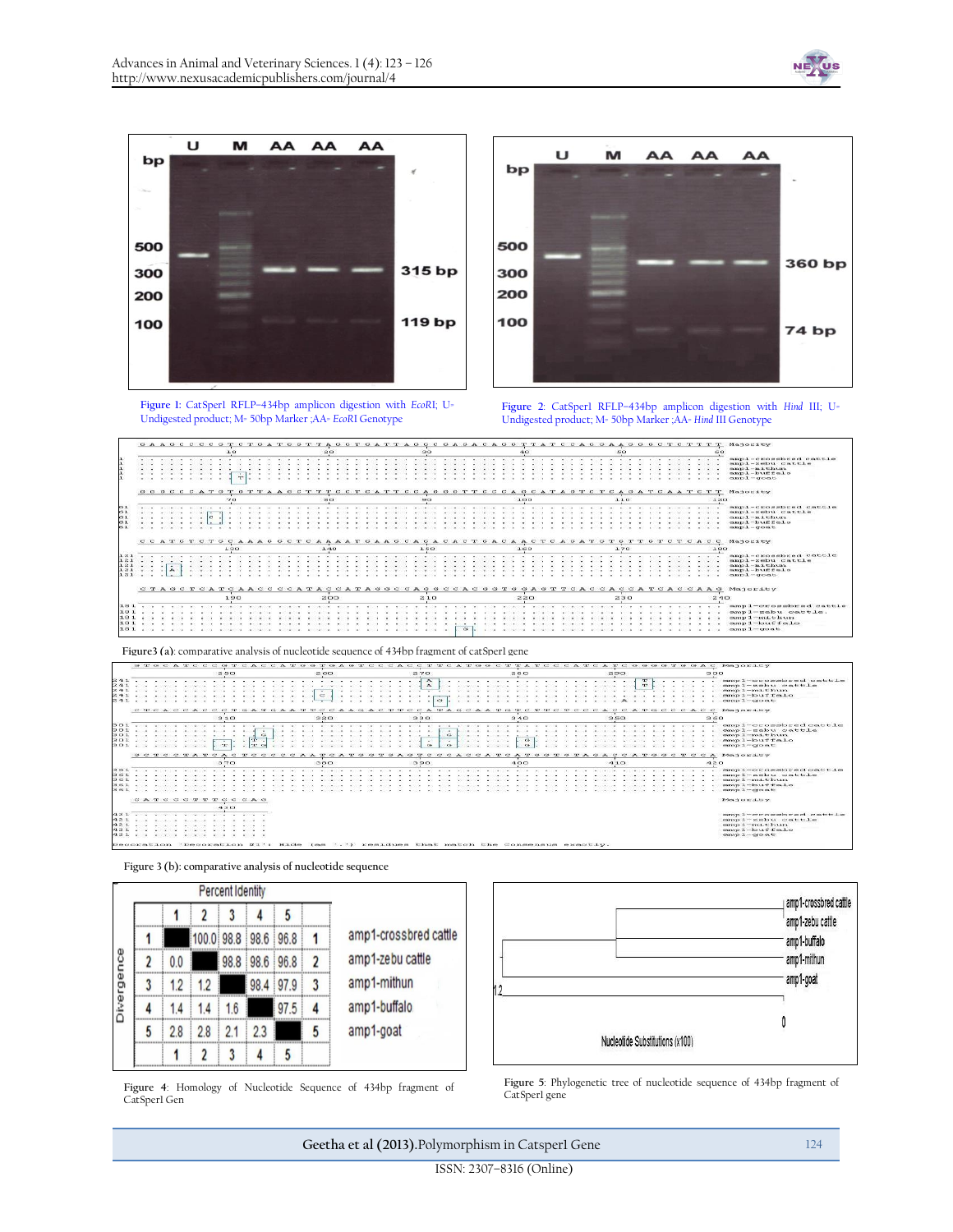

10xPCR (1.5mM), 2.5 μL of dNTPs mix (0.2mM), 1.5 μL of MgCl<sub>2</sub> (1.5mM), luL each of forward and reverse primers (30) pmoles/uL) and 0.2μL of Taq DNA polymerase (5 U/μL). Samples were amplified for 35 cycles (iCycler, Biorad, USA) with initial denaturation at 940C for 3 min., cyclic denaturation at 940C for 1 min., annealing at 55°C for 1min., extension 720C for 1 min. and final extension 720C for 10min. The 434bp amplicon was digested with *EcoR*I as well as *Hind*III restriction enzymes which had recognition frames as G**↓**AATTC and A**↓**AGCTT, respectively. The digested products were electrophoresed in 2.5 % w/v agarose gel, (stained with ethidium bromide), at 100 V for 5min and then 90V for 1 hr in 1x TBE buffer and visualized under UV light. The amplicon of CatSper1 gene was eluted, cloned in pGEMT vector and sequenced in both orientations. The obtained sequence on crossbred cattle was then aligned with similar sequences in other species viz. zebu cattle (*Bos indicus*), mithun (*Bos frontalis*), buffalo (*Bubalus bubalis*) and goat (*Capra hircus*) using MEGALIGN module of DNASTAR software (Lasergene, USA).

Digestion of 434 bp amplicon corresponding to exon 2, with *EcoR*I restriction enzyme yielded two bands of 315 bp and 119 bp (Figure 1) in all the animals under study. This restriction pattern was due to the presence of only one restriction site (G↓AATTC) at the 315<sup>th</sup> nucleotide of amplicon. Similarly, *HindIII* (A↓AGCTT) having a restriction site at 74<sup>th</sup> position yielded two bands of 360 bp and 74 bp (Figure 2). These type of bands suggested that this amplicon contained only one RE site for both the restriction enzymes**.** All the animals under study were found to be monomorphic with reference to these restriction enzymes. The genotype was deduced to be of homozygous normal type in all individuals. Contrary to this, Modi et. al. (2011) observed polymorphism in exon 2 by using PCR–SSCP technique and revealed two allelic patterns in Vrindavani as well as Tharparkar cattle. Monomorphic pattern has also been observed in exon 5 of CatSper1 gene in Vrindavani cattle using restriction enzymes *Alu*I and *Taq*I (Geetha et al., 2011). However, polymorphism was observed in this gene by using PCR–SSCP method by Modi et al. (2011) in these regions too. Sivakumar et al (2013a and 2013b) observed various single nucleotide polymorphisms (SNPs) in CatSper1 and CatSper2 genes in Vrindavani as well as Tharparkar cattle. The sequence of 434 bp amplicon of CatSper1 gene of crossbred cattle (GU372964) was compared with similar sequences of other ruminants viz zebu cattle (GU372965), mithun (GU372966), buffalo (GU372967) and goat (GU372968). On comparison of crossbred cattle with zebu cattle, no nucleotide variation was seen; however, one nucleotide variation was observed in mithun in the intron 1 and four in the exon 2. Six nucleotide differences were noticed, when crossbred cattle sequences were compared to buffalo; all of them were found in exon 2. Similarly, when nucleotide sequence of crossbred cattle was compared with goat, one nucleotide variation was found in intron1, whereas, eleven nucleotide variations were present in exon 2. Only buffalo and goat had four amino acid changes when compared to crossbred cattle. The nucleotide sequence homology of crossbred cattle was found to be highest with zebu cattle (100%). The deduced amino acid sequences showed 100% homology with zebu cattle and mithun.

A fairly good number of crossbred bulls are known to donate semen of poor quality leading to high rejection rate of the bulls in breeding programmes (Mathew et al., 1982; Rao and Rao, 1991 and Kumar, 2006). Genetic characterization and polymorphism identification of CatSper1 is prerequisite for finding out a genetic marker of this gene which may help in improvement of sperm motility and freezability in crossbred

cattle through marker assisted selection. The monomorphic pattern of exon 2 of CatSper1 gene with respect to different enzymes suggested to explore polymorphism using other techniques viz. PCR–SSCP and also in other coding regions of this gene. Work is also required to explore other genes responsible for sperm motility. Further, if polymorphism in this gene is identified in future, then association of these polymorphs with sperm motility could be evaluated, which would be another step in developing a genetic marker for selection programme.

## **REFERENCE**

- Chacon J, Perez E, Muller E, Soderquist L and Martinez HR (1999). Breeding soundness evaluation of extensively managed bulls in Costa Rica. Therio. 52: 221– 231.
- Darszon A, Acevedo JJ, Galindo BE, Hernandez–Gonzalez EO, Nishigaki T, Trevino CL, Wood C and Beltran C (2006). Sperm channel diversity and functional multiplicity. Reprod. 131: 977– 998.
- Dhanju CK, Ranjha S, Cheema C and Kaur P (2006).Correlation of Animal spermatozoalfreezability with semen characteristics in crossbred bulls. Ind. J. Anim. Sci.76 (3):241– 243.
- Geetha T, Kumar S, Dubey PP, Sivamani B, Ghosh SK, Mitra A, Tomar AKS and Sharma A. (2011). Sequence variability in CatSper1 gene in Vrindavani crossbred cattle.Ind. J. Anim. Sci.81 (9): 981– 983.
- Ghosh SK, Singh SK, Singh LP, Tripathi RP and Tumnyak L (2007).Rejection rate in crossbred bull semen*.*Compendium XXIII Annual Convention and National Symposium on Challenges in improving reproductive efficiency of farm andpet animals. Bhubaneshwar, Orissa, December 7– 9.
- Jin JL, O'DohertyAM, Wang S, Zheng H, Sanders KM and Yan W (2005). CatSper3 and CatSper4 encode two cation channel–like proteins exclusively expressed in the testis. Biol. Reprod. 73: 1235– 1242.
- Kumar S (2006). Advances in assessment of frozen semen of crossbred bulls. National Seminar on Artificial Insemination: Acceptability, impact, constraints and solutions. New Delhi, India, September 21–14, 2006. pp. 106– 116.
- Lobley A, Pierron V, Reynolds L, Allen L and Michalovich D (2003). Identification of human and mouse Catsper3 and Catsper4 genes: characterization of a common interaction domain and evidence for expression in testis. Reprod. Biol. Endocrinol.1: 53 – 67.
- Mathew A, Joseph PJ, Jose TK (1982). Semen characteristics of purebred and cross–bred bulls. Ind. Vet. J. 59: 364– 367.
- Modi RP, Kumar S, Dubey PP, Sivakumar A, Kumar A, Sivamani B, Ghosh SK, Mitra A and Sharma A (2011). Genetic variability in cation channel of sperm (CatSper1) gene in cattle. National Symposium on Reproductive biotechnologies for augmenting fertility & conservation of animal species with special reference to NEH Region, Aizawl, Mizoram, India, 29 September 27–29, 2011. p. 111
- Qi H, Moran MM, Navarro B, Chong JA, Krapivinsky G, Krapivinsky L, Kirichok Y, Ramsey IS, Quill TA and Clapham DE (2007). All four CatSper ion channel proteins are required for male fertility and sperm cell hyperactivated motility. Proc. Natl.Acad. Sci. U. S. A., 104: 1219– 1223
- Quill TA, Ren D, ClaphamDE andGarbers DL (2001). A voltage–gated ion channel expressed specifically in spermatozoa.Proc. Natl. Acad. Sci. U. S. A. 98: 12527– 12531.
- Rao BK and Rao AR (1991).Evaluation of crossbred bull for breeding soundness.Ind. J. Anim. Reprod. 12: 111–113.
- Ravimurugan T, Kanakaraj P and Thangaraju P (2007).Frozen semen production potential of murrah bulls.Tamilnadu J. Vet. Anim. Sci. 3(5): 269– 271.
- Ren D, Navarro B, Perez G, Jackson AC, Hsu S, Shi Q, Tilly JL and Clapham DE (2001). A sperm ion channel required for sperm motility and male fertility. Nature., 413: 603– 609.
- Sambrook J and Russel DW (2001).Molecular cloning– A laboratory manual.3rd edition.Cold Spring Harbor Laboratory Press. New York.
- Sivakumar A, Kumar S, Dubey PP, Yathish HM and Sivamani B (2013a).SNP identification in cation channel of sperm2 (CatSper2) gene in cattle. In National Symposium on "Integrated Development of Vast Biodiversity of Indigenous Livestock for Long Term Rural Livelihood Security" held art o be held at the Department of Animal Genetics and Breeding,<br>Collors of Veterinary and Animal Sciences Pentregger during 7<sup>th</sup> g<sup>th</sup> College of Veterinary and Animal Sciences, Pantnagar during  $7<sup>th</sup>-8$ February, 2013.
- Sivakumar A, Kumar S, Dubey PP, Yathish HM and Sivamani B (2013b). Variability in cation channel of sperm1 (CatSper1) gene in cattle. InNational Seminar on Technological and Policy Interventions of

Geetha et al (2013). Polymorphism in Catsper1 Gene 125